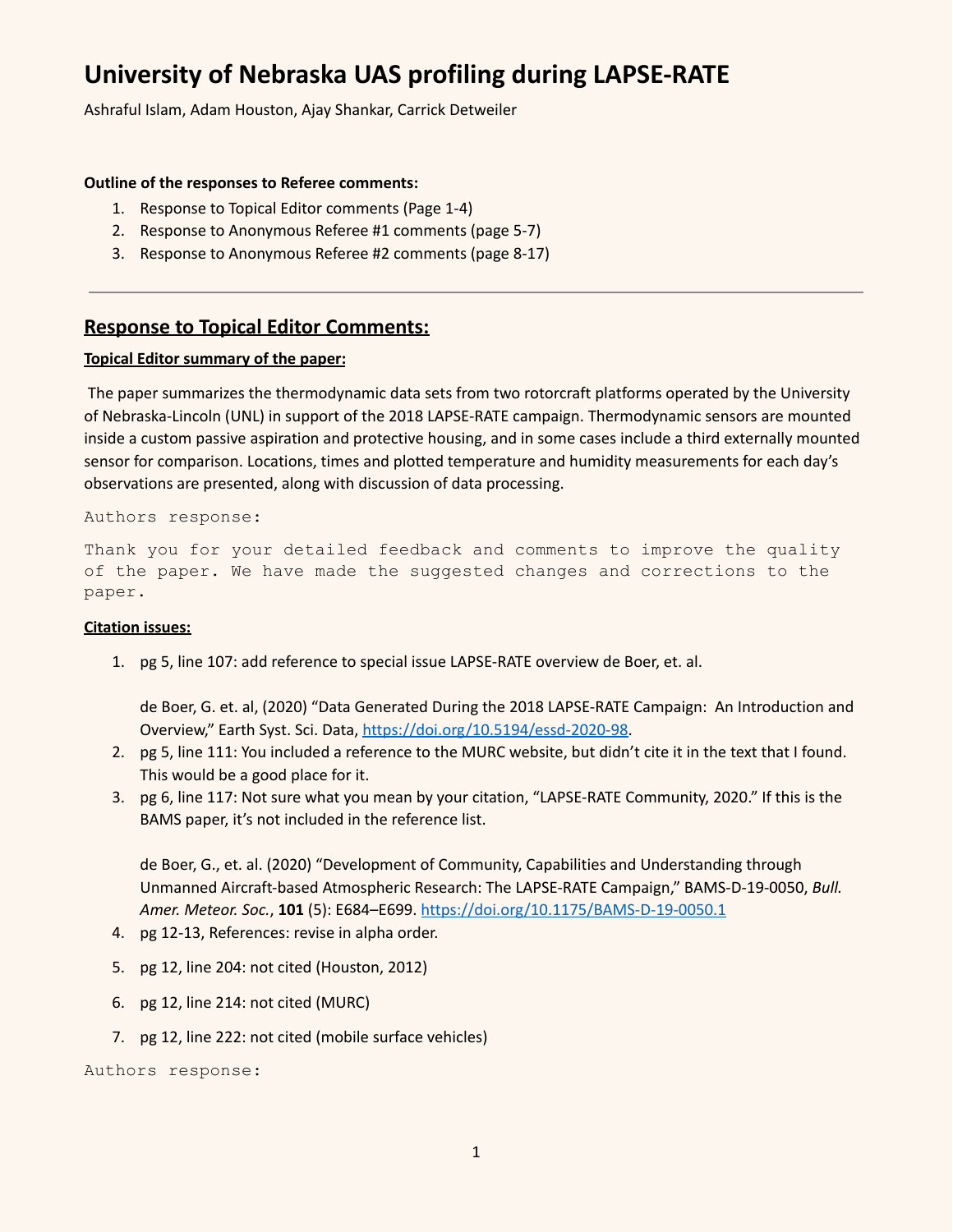Thank you for pointing out the above citation issues. Missing citations are added in relevant texts, and the references are now revised in alpha order.

#### **Grammar and clarity of text:**

- 1. pg 7, Table 3 Headings: No. of Flights (add s in Flights)
- 2. pg 8, line 164: the first six flights (add s in flights)
- 3. pg 9, line 175: Add that it's "plotted using an artificial horizontal axis offset for clarity." Also correct "figures serve" (remove the s in serves).
- 4. pg 10, line 181: Remove redundant sentence, " All data are available ..."

Authors response:

Thank you for pointing out the grammatical errors and suggestions for improving clarity. We have corrected the errors and improved the clarity in suggested lines of text.

pg 9, Figure 3 and line 173: Comment on the discrepancy between ascent and descent RH at low altitude in the plots presented in Figure 3. If the housing is designed to address ascent/descent differences, why are these different?

Authors response:

We have clarified the source of discrepancy between ascent and descent RH and Temperature in Figure 3(now Figure 4). We have expanded the captions with more information to aid the synthesis of information. We have added the following texts after line 173 (now line 325):

"Although the housing is designed to address ascent/descent differences, the sensor and the housing have an inherent response time that can not be eliminated. The utility of the presented sensor housing is to keep the effective response time consistent irrespective of the atmospheric condition or orientation of the sensor relative to the wind/sun. The data presented in the figures are not filtered or corrected for effective sensor response time. The raw data without any sensor response correction is presented to show the impact of proper sensor housing on the observations collected by temperature and humidity sensors. This response lag causes a deviation in ascent/descent reading as is expected. Ascent/descent deviation for humidity sensor is larger due to its slower response time in colder temperatures.Even without any correction, ascent and descent readings in our data were within the bounds of sensors uncertainty (±0.3◦C and ±5 % RH) for temperature and humidity sensors, respectively) and show how effective sensor housing is in collecting quality data. It should be noted that correction can be done using sensor response time as listed by the manufacturer in Table 1. A rigorous correction would require the characterization of the sensor installed in the housing 'as flown' (McCarthy, 1973).The data from MURC (de Boer et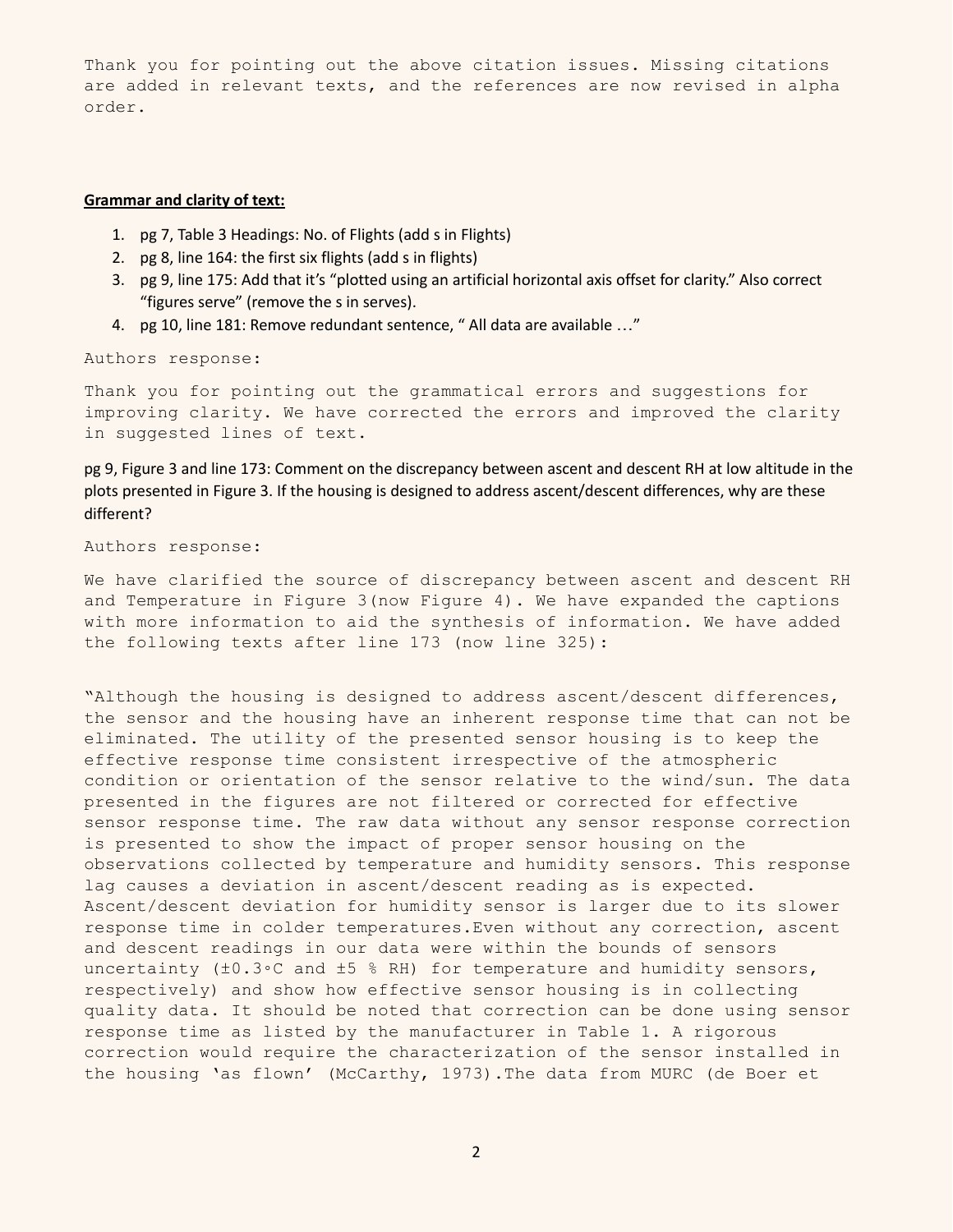al., 2020c) and UNL Mobile Mesonet (de Boer et al., 2020c) can be used as an additional calibration point, as discussed in Section 5."

pg 9, Figures 4&5 and line 176: Comment on results to notice in Figures 4 and 5. Also could comment on the discrepancy between ascent and descent RH at low altitude in the plots presented in Figure 5 (there are a number of ascent/descent differences).

Authors response:

We have added results to notice for figure 4 and 5 (now 5 and 6). We have expanded the captions with more information to aid the synthesis of information. We have also added discussion of potential sources of discrepancy between ascent and descent RH at lower altitudes. Additional texts that were added:

"Figures 5 and 6 show primary sensor (XQ2) temperature and relative humidity profiles, respectively, for all the flights conducted between 15–19 July 2018. The profiles are plotted using an artificial horizontal axis offset for clarity. These figures serve the purpose of a quick glance over the entire dataset and to locate interesting flights for further study. It should be noted that all the presented data are raw data as collected by the sensors without any correction for sensor response time or biascorrection.In Figure 5, flights conducted on 15, 16, and 18 July to investigate 'Convection initiation (CI)' show a well-mixed atmosphere profile for most flights with a steady lapse rate of temperature. Data from M600P1 on 18 July at the Golf location (see Table 2 and 3) show the presence of an inversion in the early morning flights. Also, notice the last ten profiles for M600P1 with varying speed produces an ascent-descent difference of various amounts due to change in effective sensor response time. Data collected at Leach airport to investigate 'Boundary layer transition (BLT)' on 17 July show a strong presence of an inversion in all flights.Data from 19 July collected to investigate 'Cold air drainage flow (CDF)' show progression of the ABL from inversion before sunrise in the early flights to well-mixed condition for the last few flights of the day.

In Figure 6, flights conducted on 17 July by M600P1 show primary humidity sensor failure. However, data files include secondary sensor humidity measurements that should be used for analysis instead. Since the humidity sensors have a higher sensor response time in the temperature we conducted most of our flights, it may show hysteresis higher than the temperature.We also found that the humidity sensor would collect micro dust particles as it was being flown, which could affect the accuracy of the sensors further. Another interesting feature of the humidity data presented here shows that readings are much smoother when collecting data in an inversion compared to data in a well-mixed atmosphere. Additionally, the difference between ascent and descent is much higher near ground level for most flights; this is the result of a rapid change of humidity near ground and sensor response time of humidity sensors."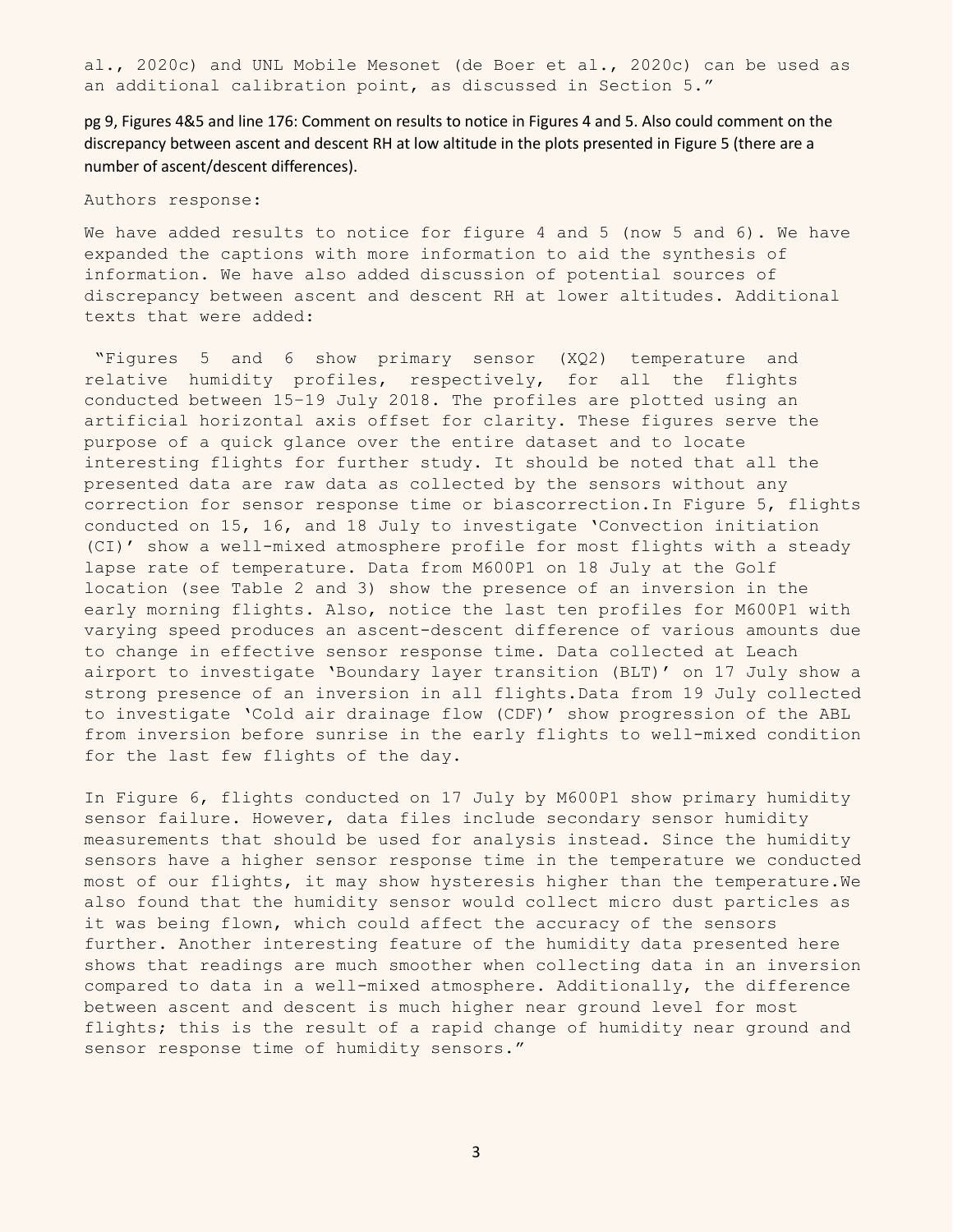pg 10, line 185: Can the author contributions be more detailed? See other papers in the special issue for examples to consider.

Authors response:

We have updated the author contributions with more details as requested. It now reads:

"AH, and CD planned the contribution of the University of Nebraska-Lincoln contributions to LAPSE-RATE. AI designed the sensor housing and support structures. All authors contributed to data collection and analysis. AI, AS, and CD were part of the multirotor flight team. AI and AS contributed to data processing and presentation. AI constructed the manuscript. All authors contributed to manuscript edits. AH, and CD acquired the funding for the paper."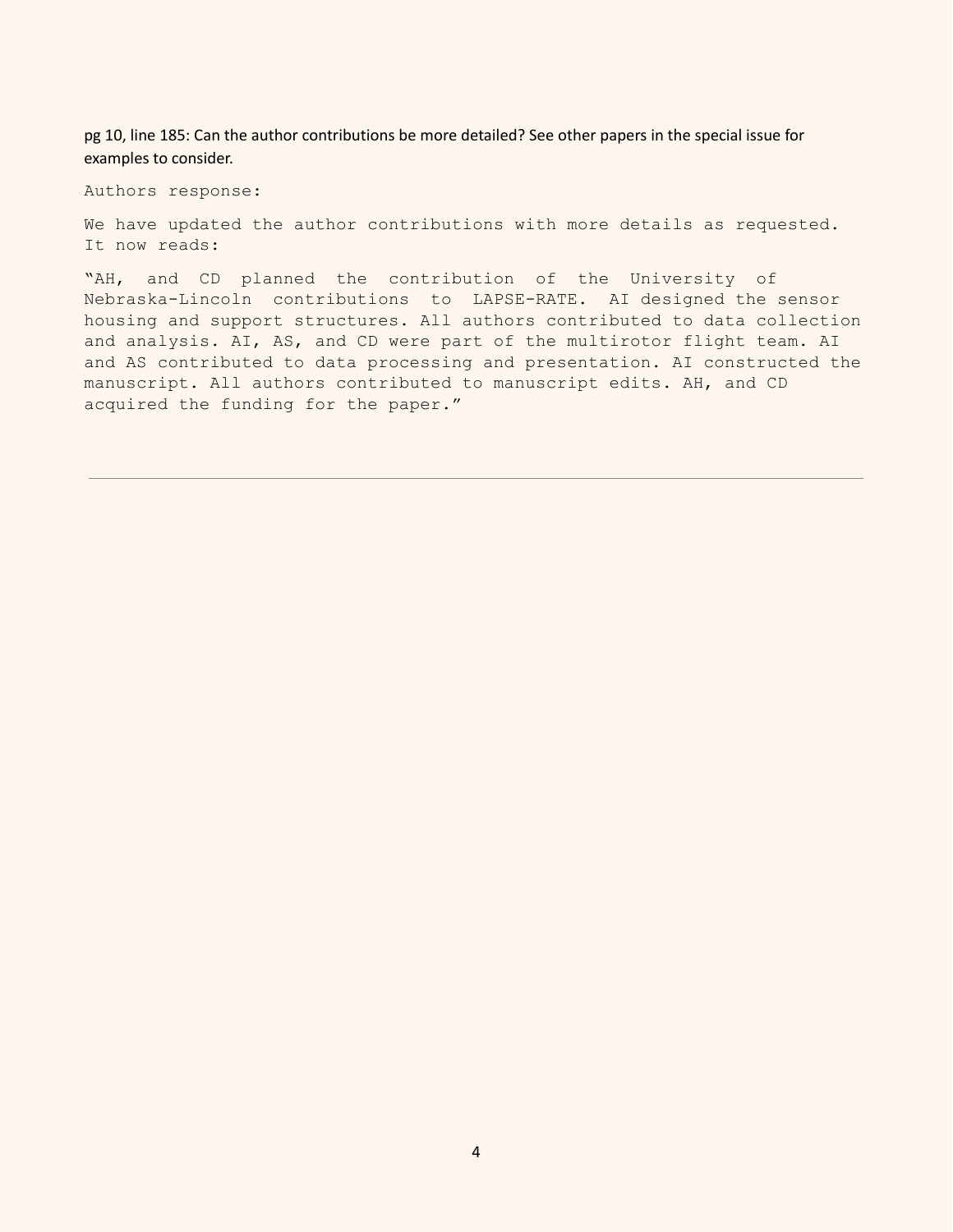# **Response to Anonymous Referee #1 comments**

#### **General Comments from Anonymous Referee #1:**

This data paper highlights contributions from researchers at the University of Nebraska-Lincoln to the 2018 LAPSE-RATE Campaign. The paper is well organized and provides sufficient explanation of the hardware used in data collection. The sensor deployment used to collect the data is relatively unique among LAPSE-RATE participants.

```
Authors response:
```
Thank you for your detailed feedback and comments to improve the quality of the paper. We have made the suggested changes and corrections to the paper.

#### **Specific Comments:**

Line 17 - Define what fixed-site profiling means here. I believe the intent is that multirotors can fly to and remain at a fixed point for a period of time. Authors response:

We have used a different word to better express the intent. The line 17 (now 35) reads: " Multirotors extend the sampling capability by allowing rapid and repeatable profiling at any site while maintaining a fixed horizontal position."

#### Line 20 - Define CLOUD-MAP before first use.

Authors response:

We have added a definition for the term before its first use.

# Line 50 - Why weren't the barometric pressure sensors integrated in the iMet-XQ2 and nimbus-pth sensors included in the technical description?

Authors response:

We have added a note to indicate that pressure sensor data is also available. Our sensor housing design is focused on the temperature and humidity sensors and as such the technical discussion is focused on that. However, we included the pressure sensor data that we collected so that can be used by anyone interested (e.g., to find potential temperature from temperature data).

Line 82 - Elaborate on what periodic checks of the data means. I assume you mean a human is observing that data are being collected and the values appear to be reasonable. Were there instances where you observed abnormal data collection mid-flight using the wireless data stream and modified or aborted a flight, or switched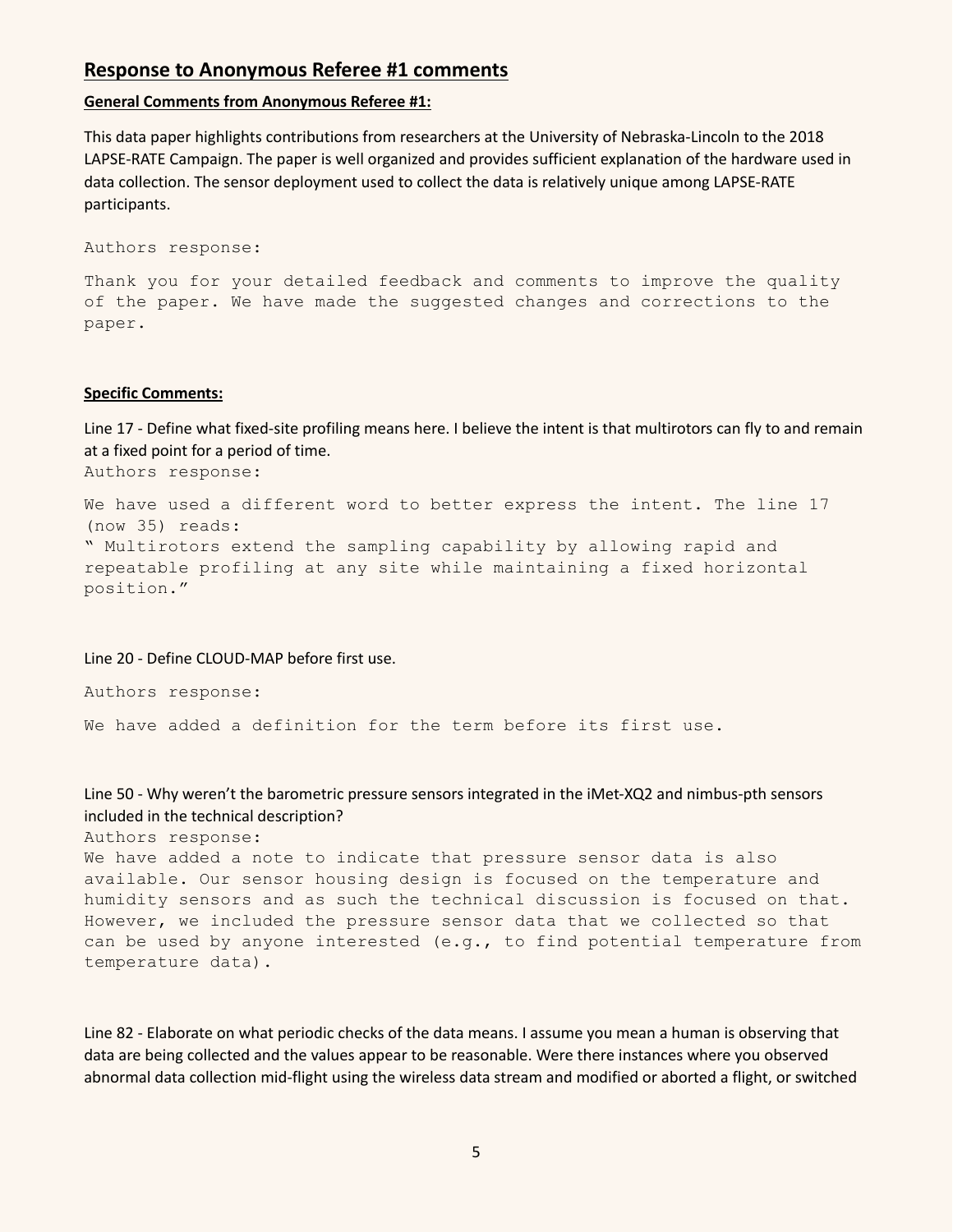#### out instrumentation after a flight?

Authors response:

We clarified what we meant by periodic checks. We did not observe the data in real time but only after the UAS has landed. The text now reads: "The Odroid was connected with a ground computer using wireless 2.4 GHz XBee radios for the operation of DAQ, debugging, and periodic checks on the data when the UAS finished a flight. The data collected by the DAQ were retrieved to the ground computer for archiving at the end of each day using an ethernet connection."

Line 83 & 84 - Was the interface between the DJI M600P flight controller and the Odroid a turn-key solution or did you have to develop any custom software to decode the DJI telemetry stream? Were GPS data from the iMet-XQ2/1 discarded?

Authors response:

We have added more information on this in the text. We used DJIs developer API for ROS to enable streaming of telemetry data to the DAQ. We didn't write any custom software for DJI flight controllers. GPS data from iMets were discarded during the LAPSE-RATE data collections as we found it to be very unreliable. But the software was later fixed after the campaign to enable recording of GPS data as additional redundancy. We added the following text:

"The communication with the DJI flight controller was implemented using the ROS interface of DJI Onboard SDK (DJI,2021c) available to developers. This allowed the recording of all the telemetry data from the flight controller, along with high-quality positioning information. The GPS data from the iMet XQ2/ iMet XQ1 sensor were discarded as the positioning information from the flight controller was found to be of better quality."

Line 111 - Define MURC before first use.

Authors response:

We have added a definition for the term before first use.

## **Technical Corrections:**

Line 83 - add "The" in front of "UAS's".

Authors response:

Thank you for pointing it out. We have fixed this error.

Lines 102 & 103 - Spell out approximate instead of approx. Replace ∼ with the same term for consistency. Authors response: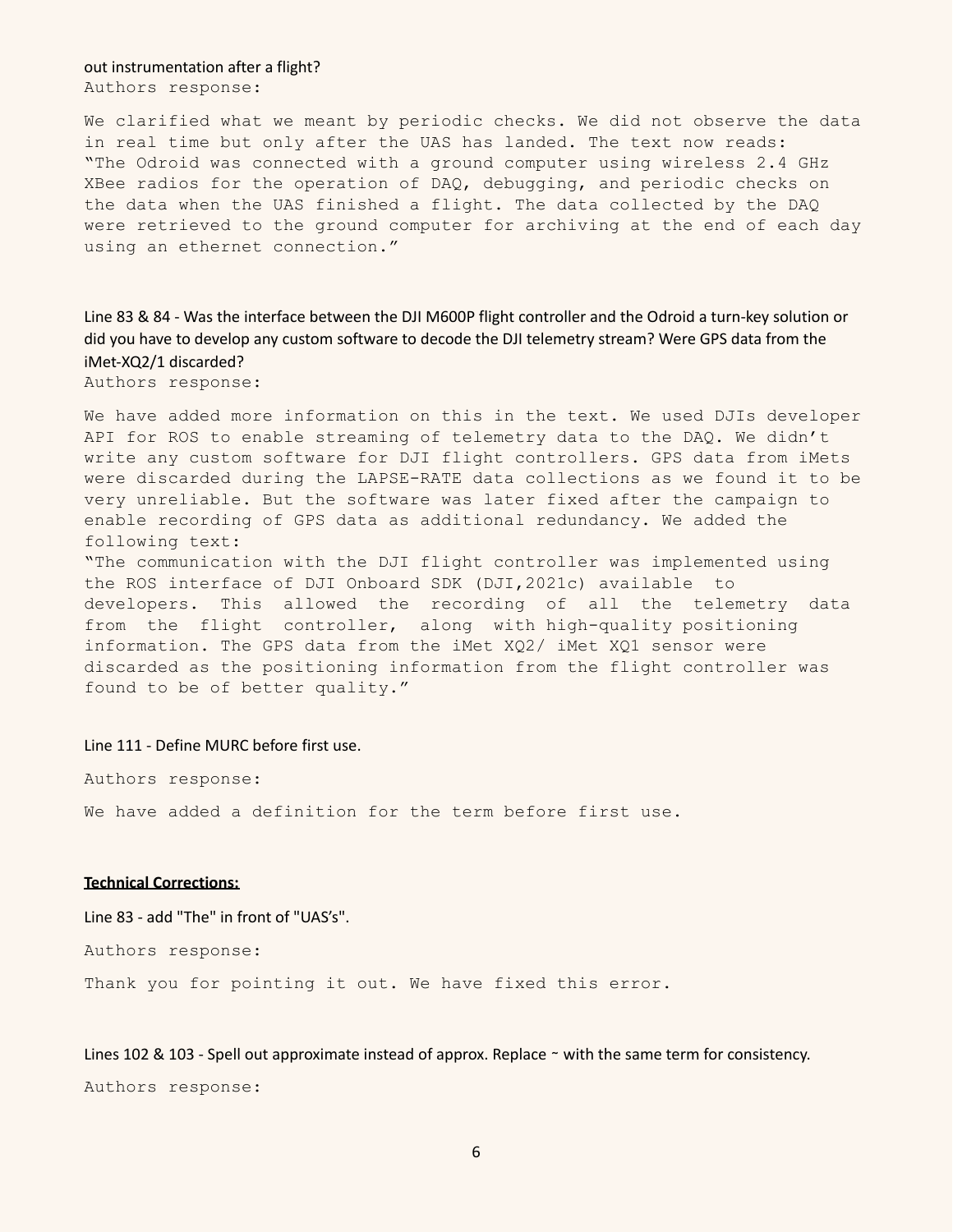Thank you for pointing it out. We have replaced the sign and short notation.

Use "g" instead of "gm" for abbreviated units of grams.

Authors response:

Thank you for pointing it out. We have fixed this error and other unit inconsistencies throughout the paper.

Check the journal spacing requirements when using units. Spacing is inconsistent throughout the manuscript and tables.

Authors response:

Thank you for pointing it out. We have fixed the unit spacing according to journal requirements throughout the paper.

Some minor editing for consistent uses of past tense is needed.

Authors response:

Thank you for pointing it out. We have edited the paper to make more consistent use of past tense.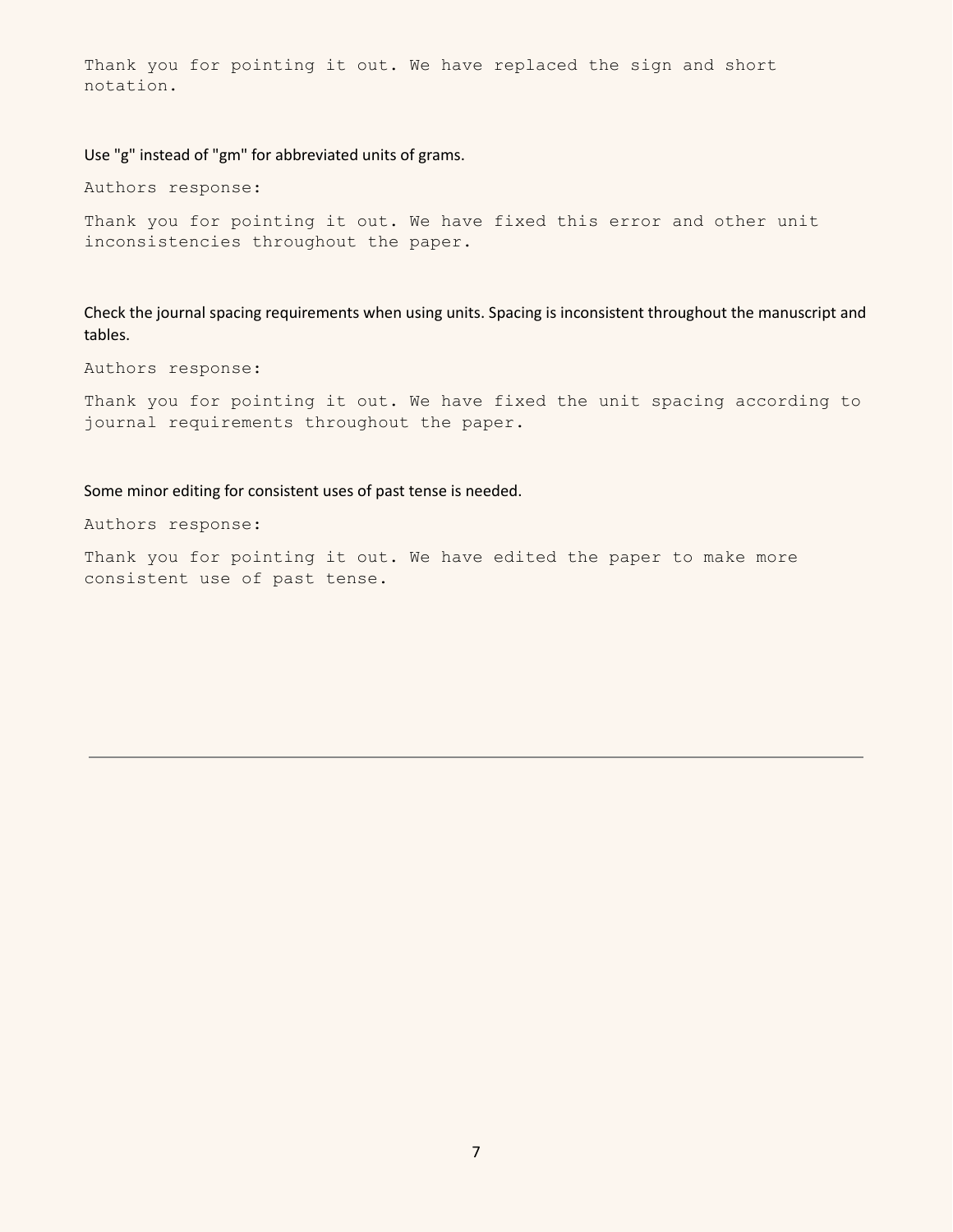# **Response to Anonymous Referee #2 comments**

# **General Comments from Anonymous Referee #2:**

This data overview paper outlines and describes the rotary-wing UAS data collected by the University of Nebraska-Lincoln in the 2018 LAPSE-RATE campaign. The writing is clear and concise and the paper is decently well structured. There are a few aspects that I would like to see improved before publication, and I move to accept with major revisions to enhance the details of this paper.

I think that the discussion of the hardware (Section 2), though concise, was well handled and provides a thoughtful overview of the system utilized for data collection. However, more information about the logistics of data collection (Section 3) would be nice.

The biggest complaint that I have with this paper is that it is lacking in context and specifics. This paper feels detached from the special issue's context. It currently does not even reference the campaign's overview article in this special issue or the Bulletin of the American Meteorological Society that would help provide the missing backdrop for this data set. Please make a greater effort to tie in your work to the context of the larger effort.

In general, there are a few stylistic points that could be improved as well. Most figure captions are also lacking in detail that could help to better inform the reader about the purpose of including the figures. This issue should also be addressed in the main text by discussing the figures and their significance more. Moreover, please be sure to follow the ESSD journal conventions for including numbers and units (see here: https://www.earth-system-science-data.net/submission.html#math). Please see the points below for more specific instances of these recommendations.

# Authors response:

Thank you for your detailed feedback and comments to improve the clarity of the texts, inclusion of contexts for a broader audience, and quality of the paper. We also appreciate the feedback to extend the paper to improve the relationship of the paper to the overall LAPSE-RATE campaign.

# **Major Comments**

- 1. Section 1, Introduction: in general, this paper is missing the context of being part of the larger LAPSE-RATE campaign, which should be improved by including references and discussion for at least the following:
	- a. de Boer et al. (2020a): <https://doi.org/10.1175/BAMS-D-19-0050.1>
	- b. de Boer et al. (2020b): <https://doi.org/10.5194/essd-12-3357-2020>

Authors response:

We have expanded the introduction, added more citations including the one mentioned, and added more text throughout the paper describing our data collection effort in the context of the larger LAPSE-RATE campaign. We have also added citations for other platforms collecting data simultaneously with us in some occasions (such as calibration or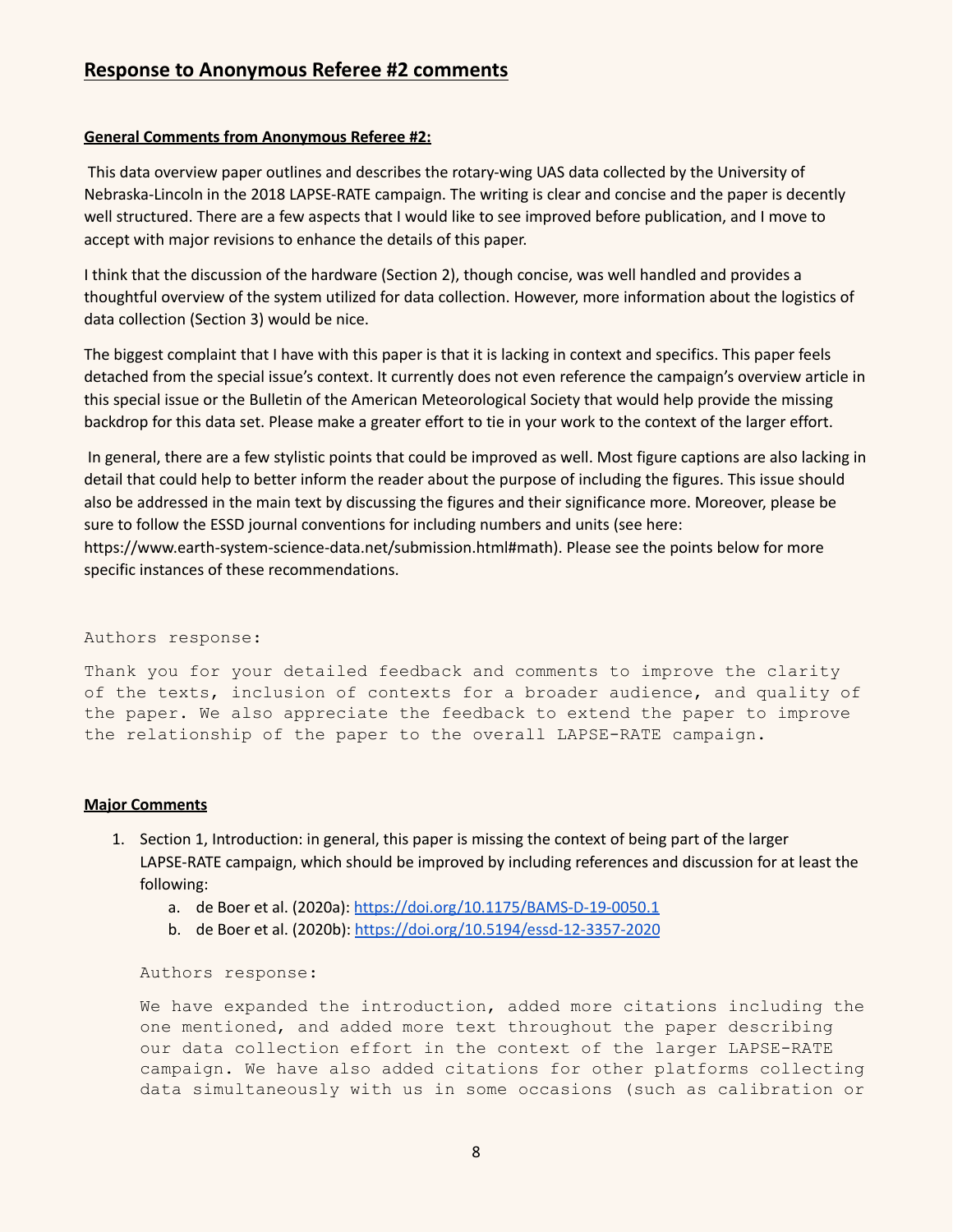inversion flights). Additionally, -Added more context and citation in Section 3.1 describing our data collection sites in the context of LAPSE-RATE campaign. Updated figure 2 with an inset showing UNL's flight location in the context of all the LAPSE-RATE campaign team locations. -Added more details throughout Section 3.2 to highlight how the data collection of UNL was part of a collaborative effort between LAPSE-RATE teams.

- 2. Sections 1 and 2.3: while the authors do a good job of discussing their sensor housing setup, it is also important to include references to other studies that have performed similar work to provide context to someone trying to use this data that may or may not be familiar with UAS sensor housing and limitations. I would therefore like to see the following:
	- a. Provide more discussion/details here from the the Islam et al. (2019) paper to better contextualize this specific aircraft.
	- b. Depending on the specific details you include from the Islam et al. (2019) study, it would also be beneficial to elaborate more on the Villa et al. (2016), and Prudden et al. (2016) studies.
	- c. More context could be added by including and possibly briefly discussing the Greene et al. (2019) study (https://doi.org/10.3390/s19061470), which is effectively a continuation of their 2018 study you already cited and is more closely related to the applications of the sUAS discussed in this ESSD paper.

Authors response:

We have elaborated discussion of sensor housing setup and its difference with other relevant setups with more citations in both Section 1 and 2.3.

3. Section 3.1 (L 107): The reader has no context for what these sites are without the introduction of the LAPSE-RATE campaign as a whole, which is currently missing from Section 1. Please provide proper context (and citations) to how these sites fit with the larger campaign as well as some details about them.

Authors response:

Thank you for your suggestion. We have added more context throughout the paper to identify our work in the context of the larger LAPSE-RATE campaign as outlined in response to major comment 1.

4. Section 3.2: I think this section would benefit from further organization, more specifically by splitting each day into subsections and provide more details per day (please look at the other accepted/published papers in this ESSD special edition).

Authors response:

Thank you for your recommendation. We have split the section into subsections and added more details per day to better inform the reader about the strategy and timeline of events on each day on each sampling location.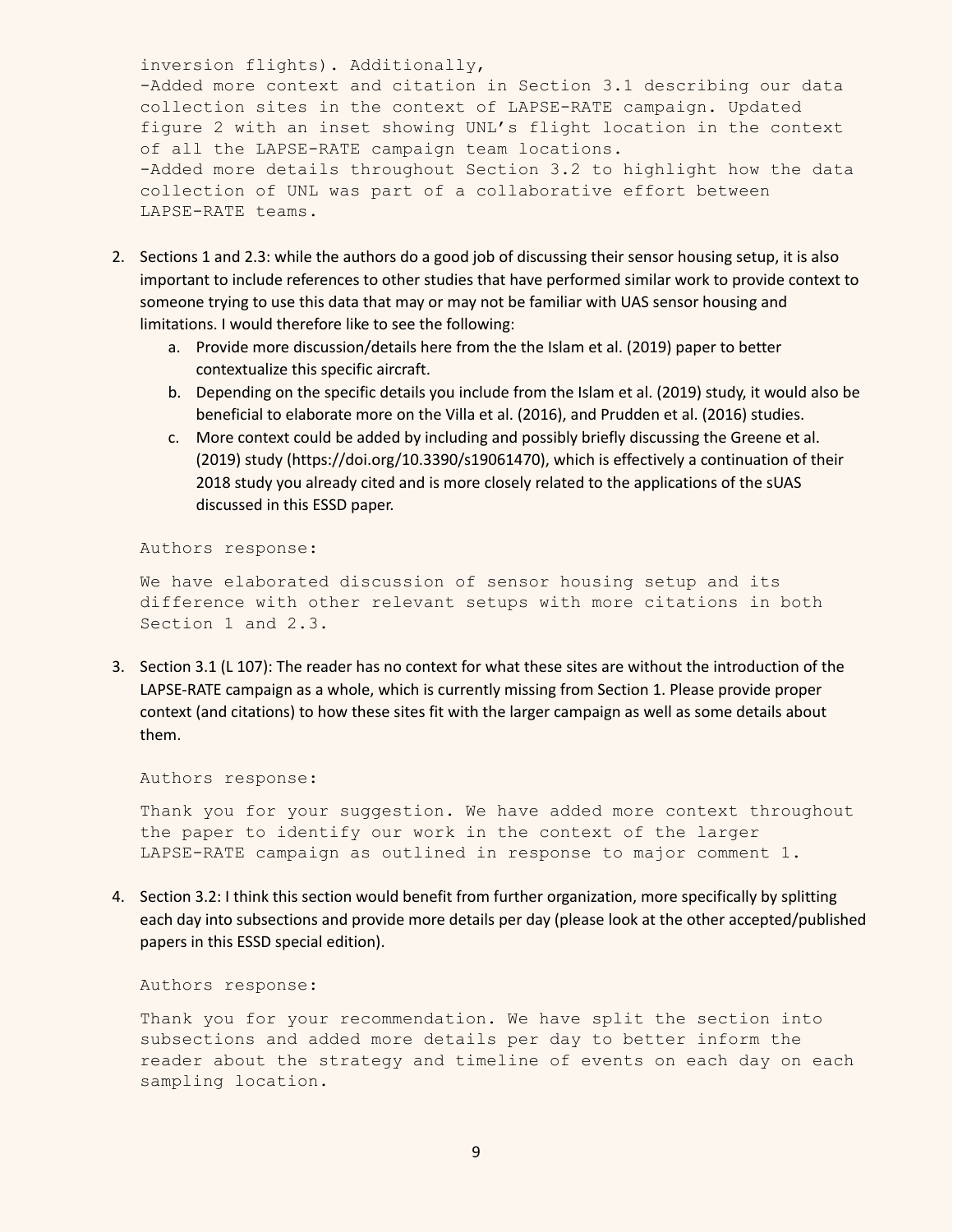5. L 142: You mention using a "zero-order-hold-method" here as your main data processing method. Please elaborate what this method is and how you applied it here in constructing your data files.

Authors response:

We have elaborated what zero-order-hold means and justification for using it in our case. The text now reads: " .....to match the output rate of primary sensors. In the ZOH method, sample value is held constant for one sampling period, i.e., when temperature data is recorded from temperature sensors, the last known value of altitude from GPS data is recorded without any interpolation. Since the GPS data is recorded at a higher frequency from the flight controller, it is assumed to be close and within GPS's uncertainty of measurement. Invalid or missing....."

6. Section 3: In Line 124, you mention you could not go to altitudes above 120 m because the NOTAM was not active. This sentence is a bit misleading because there is no mention of how else you accessed the airspace and generally the NOTAM is just the proof the request was filed properly. This section would benefit from what permissions you relied on (COA or 107 exemption) and what your maximum allowed altitude was. With more people getting into sUAS work, it's important for people within our community to be transparent about how to legally do this work.

Authors response:

Thank you for pointing it out. We have added additional description on the flight permission from FAA and our safety practices. The text in section 3.2 now reads:

"All the flights were conducted under the command of one remote pilot in command (PIC) with 'Federal Aviation Admin-istration (FAA) part 107' license in accordance with FAA's rule. All the flights included in the dataset were conducted using preprogrammed missions in DJI Ground Station (GS) Pro app (DJI, 2021a) by the remote pilot in command (PIC), with very few exceptions of manual flights. Occasionally the remote PIC took control over segments of flight from the automatic mis-sion control of the app when deemed safer by the PIC, e.g., passing through a turbulent layer of atmosphere. Although visual observers (VO) were not required by FAA, two VO were present at each flight location for greater situational awareness and safety during each flight. VOs were monitoring the UAS's movement, took handwritten notes about flight events and weather,and scanned the surrounding area for manned and unmanned flights.All the flights were legally conducted under FAA Certificate of Authorization (COA) for altitudes up to 914.4 m AGL when notices to airmen (NOTAMs) were active in the blue area marked in the 'inset (A)' of Figure 2. For all our flights, however, we were limited to flying up to a 500 m maximum altitude due to the altitude limitation set in the firmware of the UAS. In the days when NOTAMs were not active for COA, all the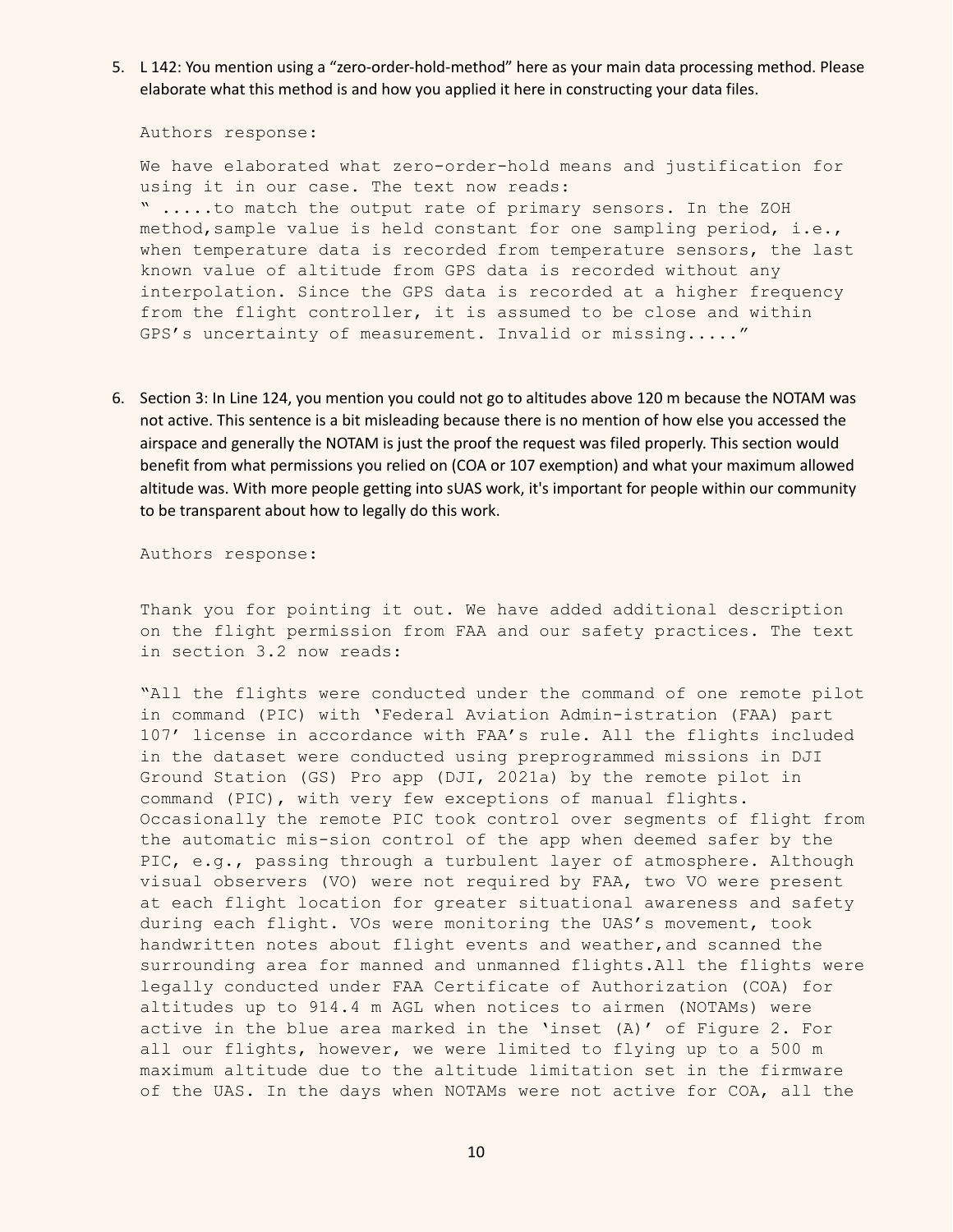flights were conducted up to the legal flight limit of 121 m AGL as defined in the 'part 107' regulations."

7. Section 5 Special topics of interest (L 152): I very much enjoy the presentation of how this data set can be used to examine broader questions of platform and sensor performance. However there is little to no context as to why these topics are important for people outside our community who might be interested in using this as sounding data. I suggest you provide few sentences of background as to why each of these are important before saying which flights may be utilized to examine this phenomena. For example, what are some of the challenges associated with not optimizing ascent/descent speeds? Wind direction versus sampling?

Authors response:

Thank you for your comment. We have added additional explanation and backgrounds on each section. The following texts were added for each subsection.

"5.1 Calibration.....Correction of bias in sensor readings during post-processing requires calibration against a known reliable measurement. It also serves as additional validation for the sensor platforms and their collected data. It also facilitates the com-parison of data collected by different platforms by providing a "ground-truth" to compare against. ....."

"5.2 Effect of ascent/descent speed........While it is desirable to move at a faster speed to optimize battery power usage to profile at greater altitudes, it may contribute to the effective sensor response time. Characterizing the sensor response at the different ascent and descent speeds would allow for the corresponding correction in the post-processing of the data..."

"5.3 Detection of Inversion.........The flightswere coordinated with radiosonde launches from National Severe Storms Laboratory (NSSL) to compare the UAS profilesagainst the radiosonde profiles. University of Nebraska-Lincoln (UNL) Mobile Mesonet was also collecting data at the ground for surface-level observations. Dataset for radiosonde observations by NSSL (Bell et al., 2021), and surface observations byUNL Mobile Mesonet (de Boer et al., 2020c) is uploaded to Zenodo for intercomparison. The ability to detect the inversion at the correct altitude by the UAS sensor proves that UAS is collecting the observations at the sensor level rather than from the upwash or downwash of the UAS. Additionally, detection of inversion provides confidence in the quality of the data from the sensor housing in both ascent and descent. Different ascent descent speeds are used to identify the maximum speed that can be used while still acquiring quality data. Characterization of the sensor in the inversion layer provides a means for correction of observation level in case an offset is detected in the inversion layer when compared to a radiosonde. These data could also be used for comparison to the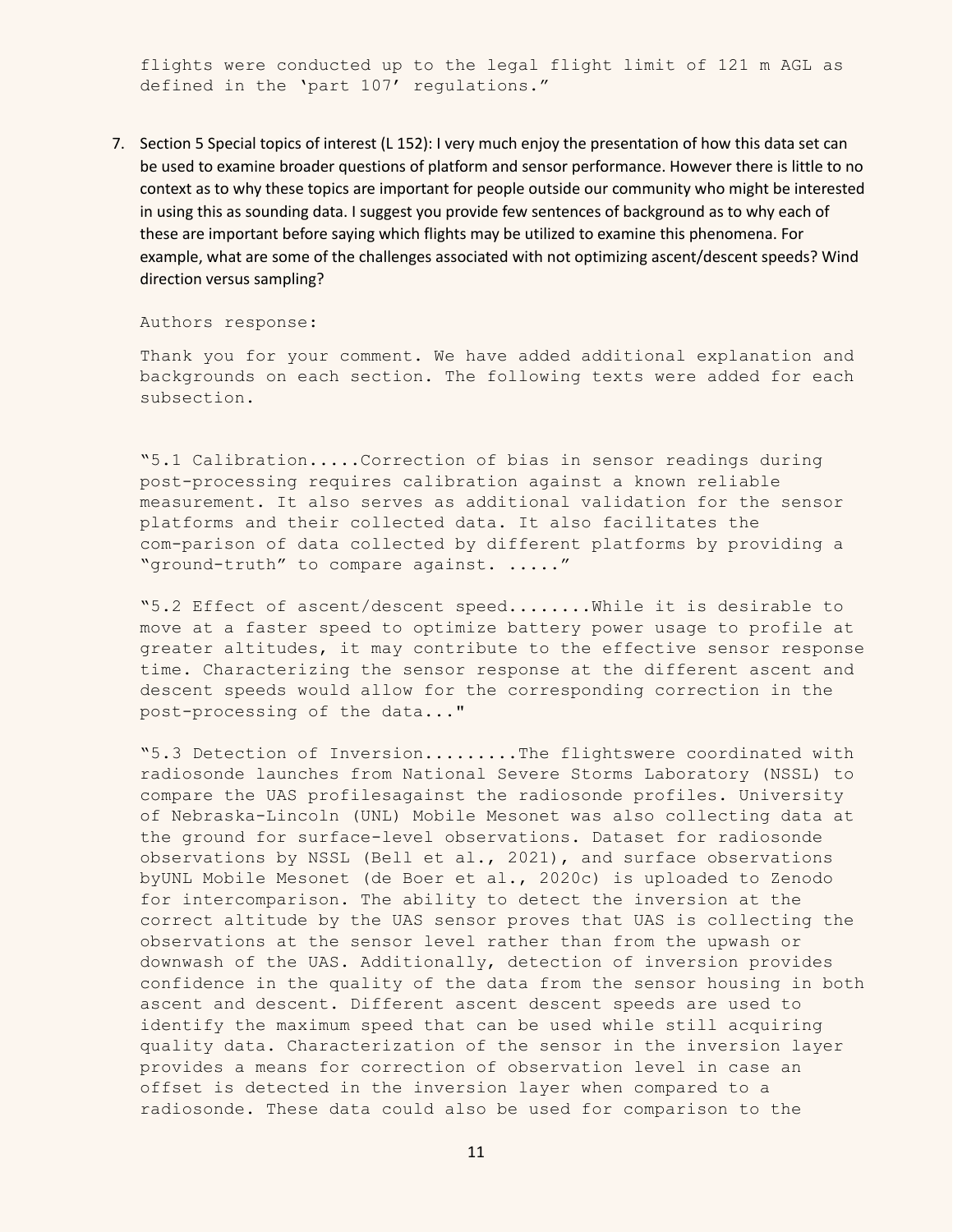theoretical work for ascent and descent rate of sensing platforms (Houston and Keeler, 2020)."

"5.4 Effect of body-relative wind direction and Horizontal transect.......These data can also be compared with radiosonde profile (Bell et al., 2021) and surface observations (de Boer et al., 2020c) similar to Section 5.3. The horizontal flights at different speeds against various orientations of wind provide additional characterizations for the quality of sensor data at various atmospheric wind conditions. Different horizontal flight speed simulates different incident wind speed at the sensor housing inlet and their effect on the observations. At the same time, the orientation of sensor housing simulates incident wind at different orientations and their effects on the sensor observations.The orientation characterization is particularly important as waste heat from UAS can be carried into the sensor housing in an unfavorable wind orientation. Any bias that may appear in these tests would need to be considered in the profiling flight plan to optimize the orientation of the sensor housing inlet relative to the wind to collect quality data and make appropriate corrections in the post-processing. Our analysis of these data can also be found in our previous work (Islam et al., 2019). Although traditionally multirotor UAS is used for vertical profiling; our data shows reliable data collection is also possible for horizontal profile/transect using our sensor housing.  $^{\prime\prime}$ 

8. Figures 4 and 5: I'm not sure I understand the utility of presenting the data in this manner. Especially in the humidity sensors you seem to be having a fair bit of hysteresis. Please provide discussion as to whether this is an accurate depiction of the environmental variability or if it more closely linked to sensor hysteresis.

Authors response:

Thank you for your comment. We have clarified in the caption and description in figure 4 and 5 (now 5 and 6) that the data we presented are raw data and not corrected for sensor bias. Since the humidity sensor has much slower response time hysteresis seen in raw data is higher as well. Additionally, we have added some discussion on results to notice on both figures that could be used to identify specific profiles to investigate further based on the science objective.

#### **Minor Comments:**

Physical unit convention requirements:

- 1. L 44: there should be a space between the number and units; "mm" should not be italicized
- 2. L 47: change instances of "m/s" to use a "-1" exponent instead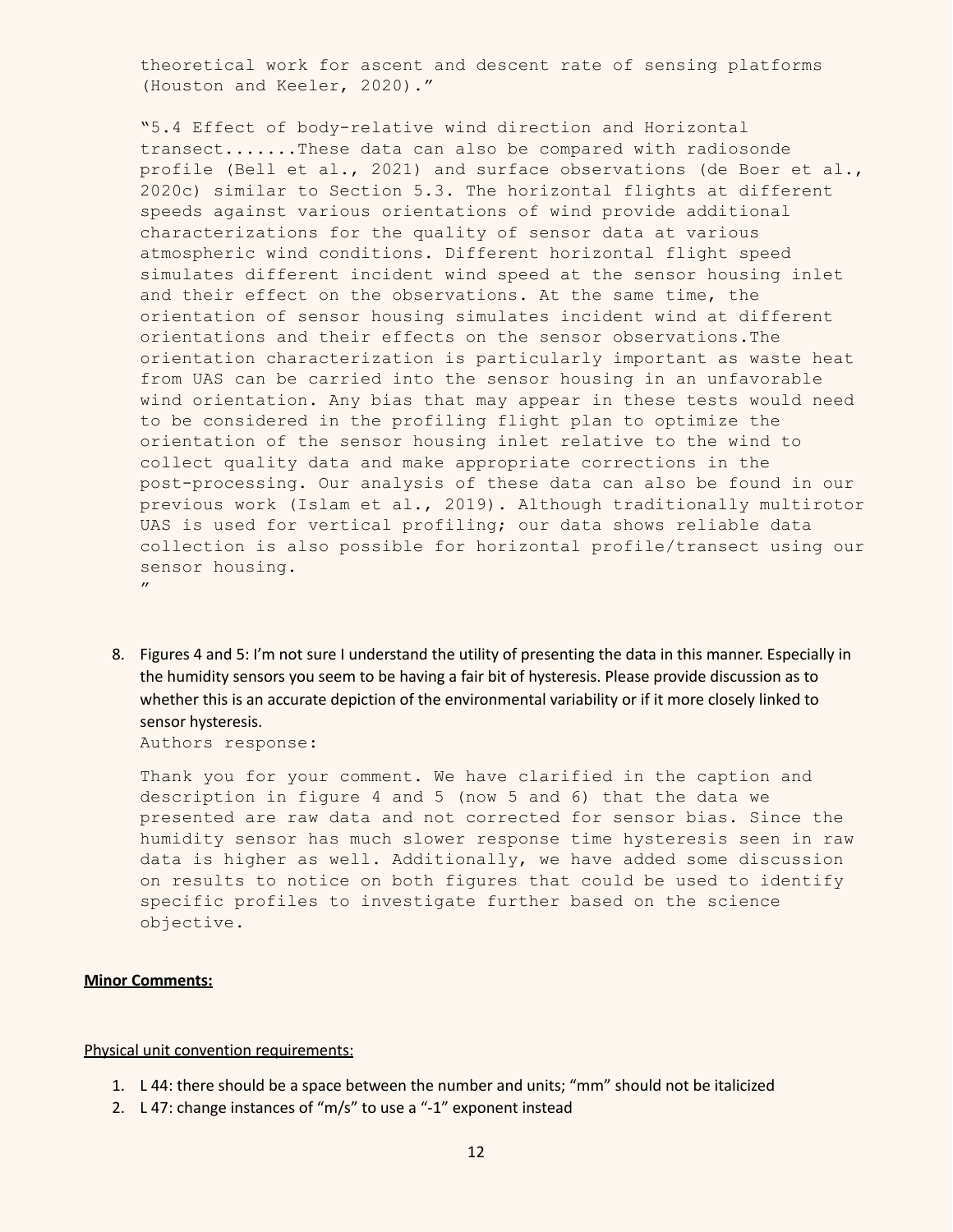- 3. L 55: insert a space between "1 Hz"
- 4. L 70: unit conventions on 5m/s
- 5. L 103: fix the unit conventions for "grams"
- 6. L 113-114: fix the unit conventions for m, m/s, and seconds.
- 7. L 119: fix the unit conventions for m and m/s
- 8. L 124: fix unit conventions for m and m/s
- 9. L 143: "1 second" should be "1 s" to be consistent with unit conventions
- 10. L 161-162: unit conventions for m and m/s
- 11. L 165: unit conventions for m/s

# Authors response:

Thank you for pointing it out. We have fixed the unit spacing and presentation according to journal requirements throughout the paper.

## Grammar issues:

- 1. L 8: replace "temperature/humidity sensors" with "temperature and humidity sensors"
- 2. L 8: I believe there is a subject/verb disagreement in "...attempt to separate them..."
- 3. L 20: please define the acronym "CLOUD-MAP"
- 4. L 54: remove the comma after "GPS" at the start of the line
- 5. L 56: please define the acronym "DAQ" as this is the first instance of use
- 6. L 61: insert "the" so it reads: "In the data files, the first two sensors…"
- 7. L 79: 'Fail' should be 'failure'.
- 8. L 81: insert a comma to read as: "...DAQ, debugging, and periodic..."
- 9. L 84: 'Interface' should be 'interfaces'.
- 10. L 100: add an "s" onto the end of "sensor" to read as: "It also allows comparison of the sensors mounted on…"
- 11. L 101: Add a comma after "when the primary sensors fail,"
- 12. L 101: Remove the comma in the date at the end of the line to read as "17 July 2018".
- 13. L 105, Section 3 header: remove the comma after "locations"
- 14. L107: add an "and" and "the" to read as: "...Leach, India, and Charlie in the LAPSE-RATE flight campaign".
- 15. L 119: change "in Golf and Gamma location" to "at the Golf and Gamma locations"
- 16. L 127: add an "s" at the end of "condition"
- 17. L 141: add "the" in front of "UAS flight controller"
- 18. L 160: date format earlier in the paper was DD month YYYY; please change to be consistent here
- 19. L 161: add a local conversion to MDT from UTC
- 20. L 174: change wording at the beginning to be: "Figures 4 and 5 show primary sensor…"
- 21. Table 3: No. of Flight should be plural

Authors response:

Thank you for pointing out the grammatical errors. We have fixed the errors and made additional grammar checks on the new revision of the paper.

# Formatting issues: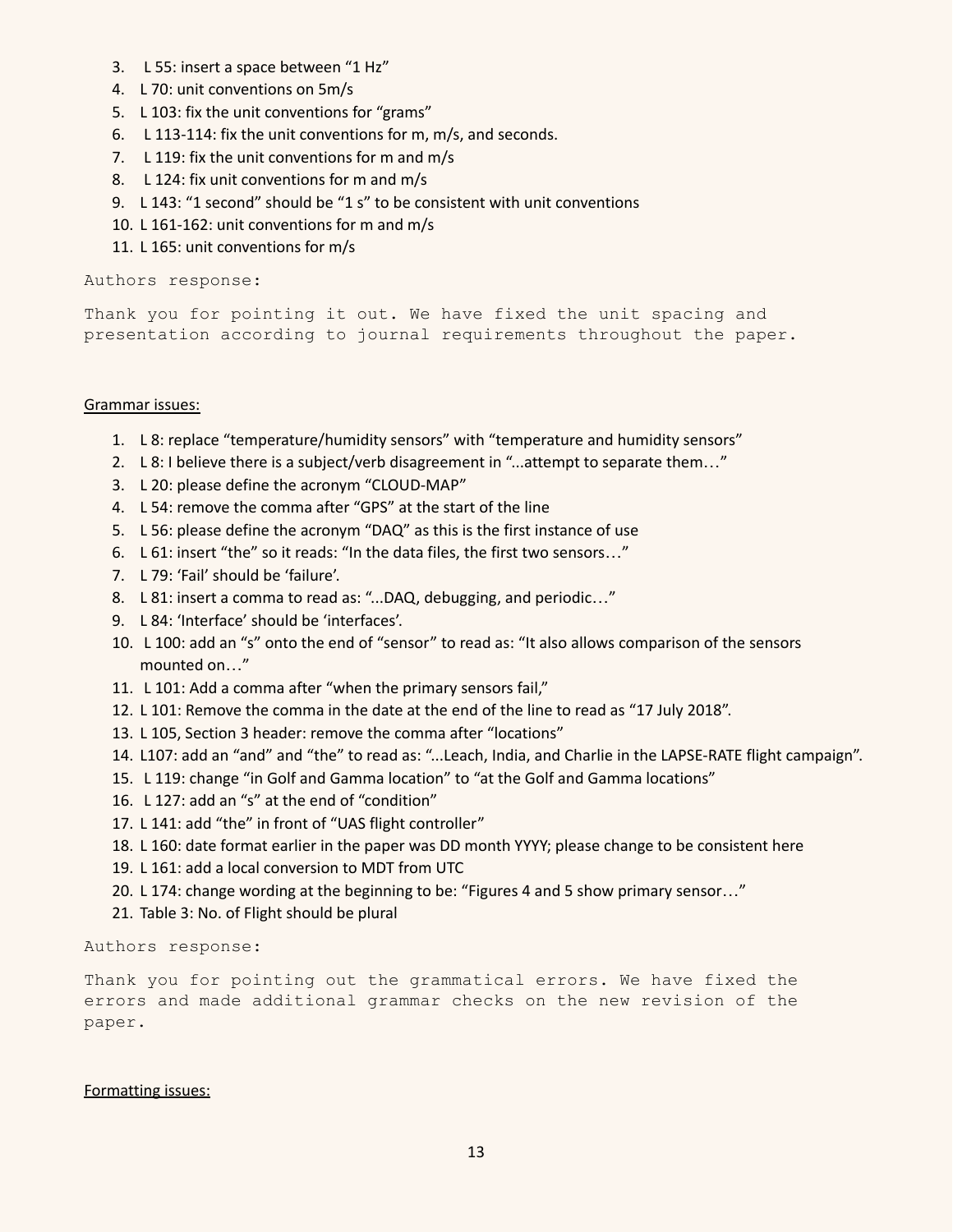- 1. L 50, Section 2.2 header: remove the colon at the end
- 2. Section 2.5 in general: please make the boldface headers into subsubsections. For example, L 91 should change to: "2.5.1 UAS platform M600P1", etc.
- 3. Section 5 in general: please specify subsections for the bold headings and remove the colons after the headings. For example, L 154 should read as: "5.1: Calibration".
- 4. Table 3: Please make more noticeable if multiple aircraft are at the same location for a day (e.g., add an "&" in between them)

Authors response:

Thank you for pointing out the formatting issues. We have made the changes as requested to increase readability of the information presented in the paper.

### Other minor comments:

1. L 14-15: more references providing examples of how multirotor UASs are gaining popularity would be useful

```
Authors response:
We added more citations with more descriptive multirotor examples.
Text now reads:
"Multirotor UASs are finding more routine uses for sampling and
profiling the ABL, such as atmospheric profiling (Bonin et al., 2013;
Elston et al., 2015; Greatwood et al., 2017; Jacob et al., 2018;
Islam et al., 2019; Barbieri et al., 2019; Segales et al., 2020),
estimation of the spatial structure of temperature (Hemingway et al.,
2020), wind measurement (Prudden et al.,2016; Palomaki et al., 2017),
and prediction of Lagrangian coherent structure (Nolan et al.,
2018)."
```
2. L 16-16: What are some examples of applications that would benefit from sounding data with increased spatiotemporal resolution? Additional references and specifics here would be nice. Authors response:

We added more citations with examples of applications that would benefit from increased resolution. The text now reads: "The need for increased spatial resolution for atmospheric sampling is reflected in publications, such as improving Numerical Weather Prediction (NWP) models (Leuenberger et al., 2020), improvement of mesoscale atmospheric forecast (Dabberdt et al., 2005), and identification of hazardous weather for Beyond Visual Line of Sight(BVLOS) flights using UAS Traffic Management (UTM) systems (Mitchell et al., 2020)."

3. L 25: what do you mean by "validity of the measurement"? Please elaborate. Authors response: We changed the wording from 'validity' to 'accuracy' to improve the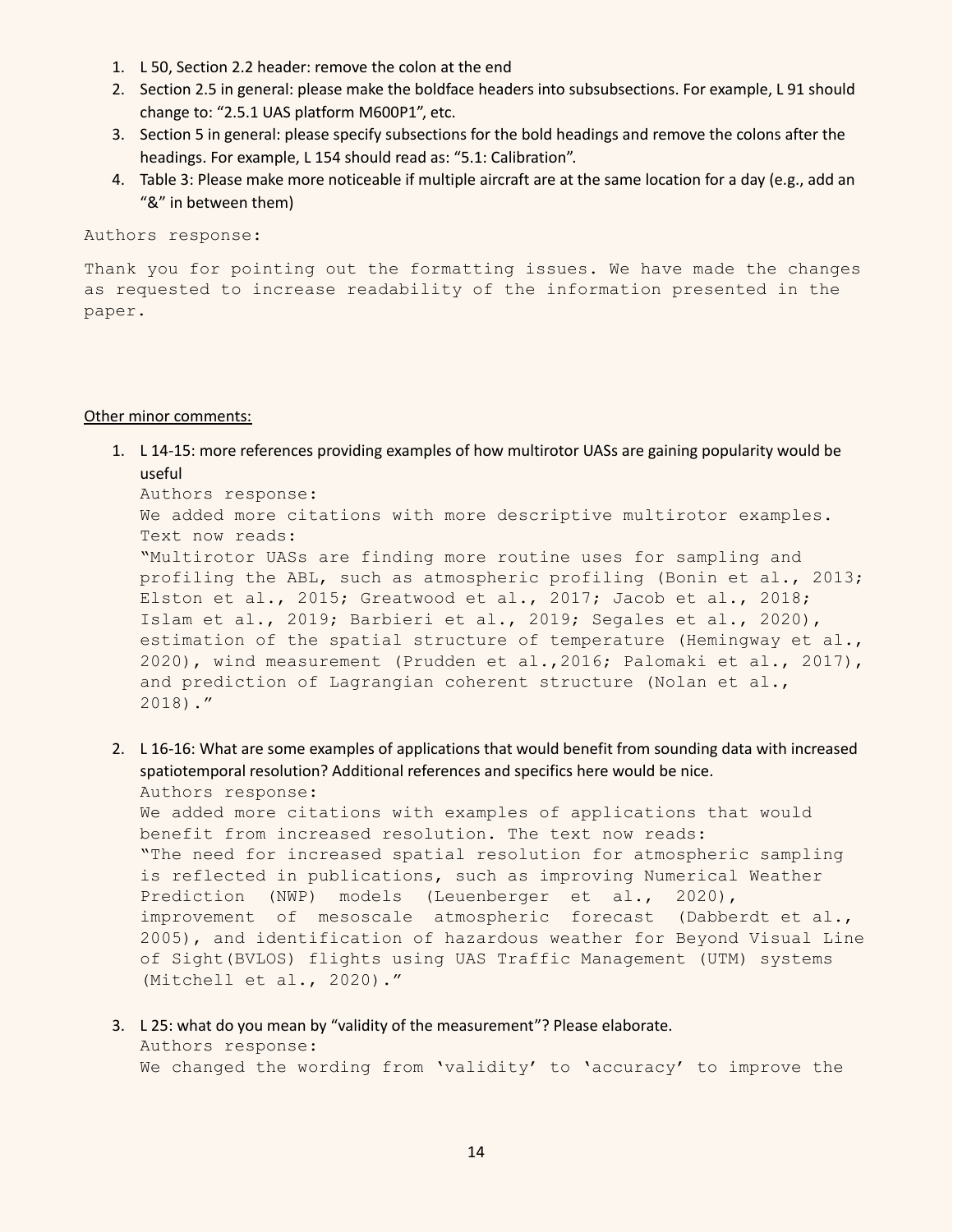clarity of meaning as we intended in the text.

4. L 39: to conclude the introduction, please include a general outline for how the rest of the paper is organized.

Authors response: We added a general outline of how the rest of the paper is organized.

- 5. L 90: please connect these sensor descriptions back to the diagram of the UAS in Figure 1 for reference. Authors response: We added more sentences referencing the sensor positions in Figure 1.
- 6. L 113-114: "ascended to the height of the MURC tower." How tall is that?

Authors response: We have clarified the height of the MURC tower. We also added additional details for other platforms collecting data simultaneously. We have also added an image of the UAS platforms sampling next to the MURC tower to add visual context for the reader about spatial distribution of the sensing platforms. Text now reads:

"MURC tower instrumentations were set to 15.2 m AGL. University of Nebraska-Lincoln (UNL) Mobile Mesonet was also collecting data about 2 m AGL for surface-level observations. Additionally, periodic radiosonde launches were conducted by National Severe StormsLaboratory (NSSL). Figure 3 shows an overview of the spatial distribution of the MURC tower, UAS platforms, and UNLMobile Mesonet. Details about MURC tower's instrumentation, deployment strategies, and data processing can be obtained from (de Boer et al., 2020c)..

...... ......

The data are available for the MURC tower (de Boer et al., 2020c), UNL Mobile Mesonet (de Boer et al., 2020c), radiosonde (Bell et al., 2021), and all other participating teams on 14 – 15 July 2018 in the Zenodo community for LAPSE-RATE at (LAPSE-RATE Data Repository,2021)."

7. L 120-121: Please split up the weather descriptions here and for the other days into multiple complete sentences.

```
Authors response:
We split up the weather descriptions into multiple complete sentences
to improve readability.
```
8. L 150: please describe the file conventions in detail here even though it is also included in the README file to be consistent with the other published/accepted papers in this ESSD special issue. Authors response:

Thank you for your recommendation. We added the file convention in more detail here with added citation for further reading. The text now reads: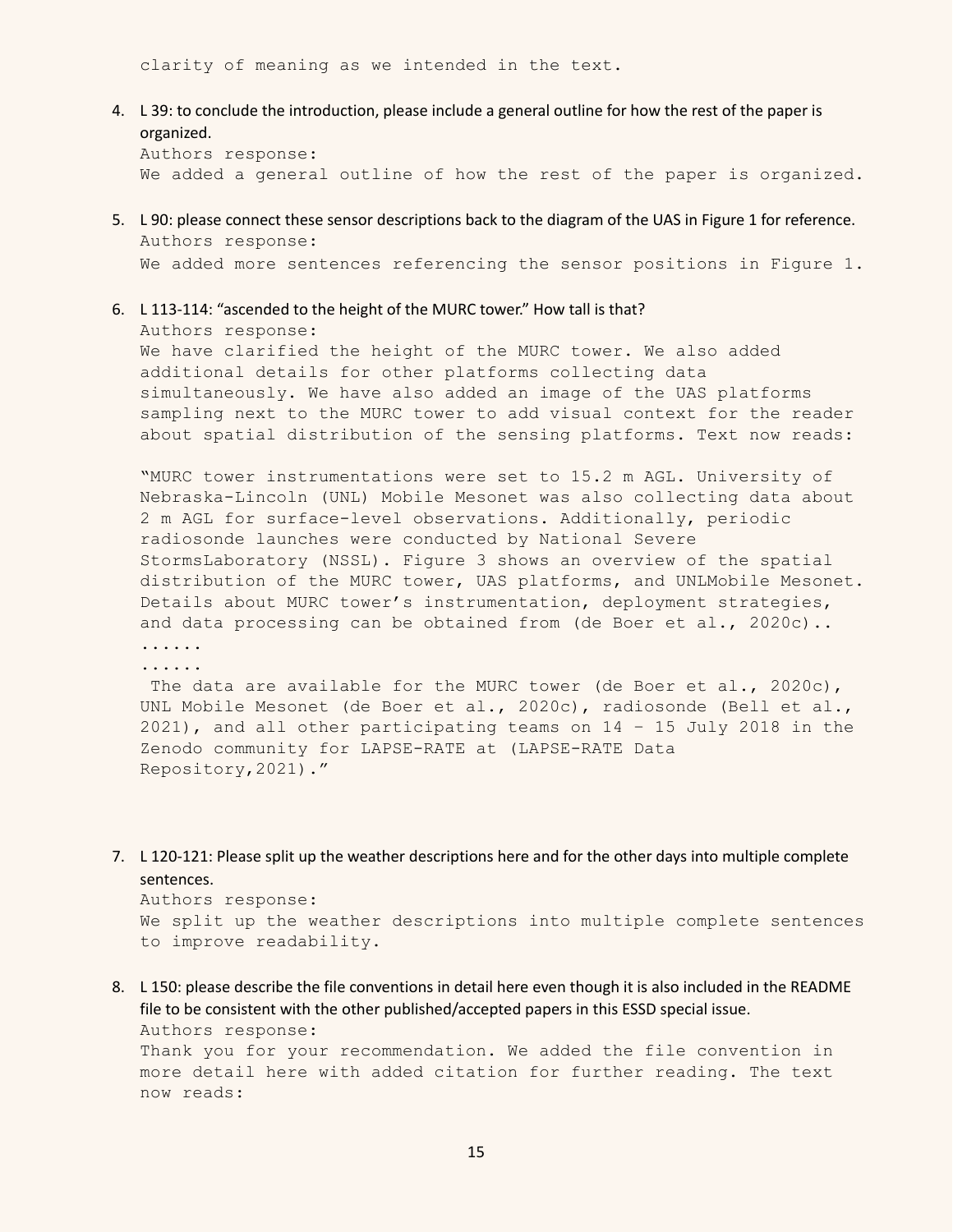"Files were formatted in NetCDF format, with common variables names and meta-data added, to be consistent with all the entities collecting data for the LAPSE-RATE field campaign. A detailed explanation of the naming conventions and meta-data that were requested can be obtained from (de Boer et al., 2020b). An example file name produced by UAS platforms M600P1,and M600P2 for the data collected starting at 23:16:33 UTC on 14 July 2018 would be UNL.MR6P1.a0.20180714.231633.nc,and UNL.MR6P2.a0.20180714.231633.nc respectively. Here,

-`UNL' is the identifier for the data collecting institution, UNL -`MR6P1', and `MR6P2' are the platform identifiers for M600P1, and M600P2 respectively -`a0' indicates raw data converted to NetCDF -`20180714' is UTC file date in yyyymmdd(year, month, day) format -`231633' is UTC file start time in hhmmss(hours, minutes, seconds) format -`nc' is the NetCDF file extension

All the files also contain metadata for each variable with an explanation of physical measurement units, time synchronization method, sensors used for the measurement. File naming conventions and explanations are also described in the read-me file of the Zenodo data repository."

- 9. L 171-173: this information more appropriately belongs in the caption for Figure 3 Authors response: We have added the information in the caption for Figure 3 (now Figure 4).
- 10. L 195, References section: please alphabetize your references Authors response: Thank you for pointing it out. We have alphabetized the references according to the ESSD guidelines.
- 11. Figure 1: additional close-up photos of the shields and under-body should be included to give the reader a better spatial understanding of the UAS sensor payload

Authors response: Thank you for the suggestion. We added three additional close-ups pictures as panels. We have improved the caption with more description as well to better inform the reader. The caption now reads:

"Images of (A) the UAS setup with the temperature and humidity sensor mounted in the aspirated and shielded sensor housing, and in a traditional configuration (B) Close up of the traditionally mounted sensor under the UAS without the sensor housing (inside the whitecircle), (C) Close up of the sensor housing with the sensor mounted, and (D) Close up of the sensor probe mounted inside our